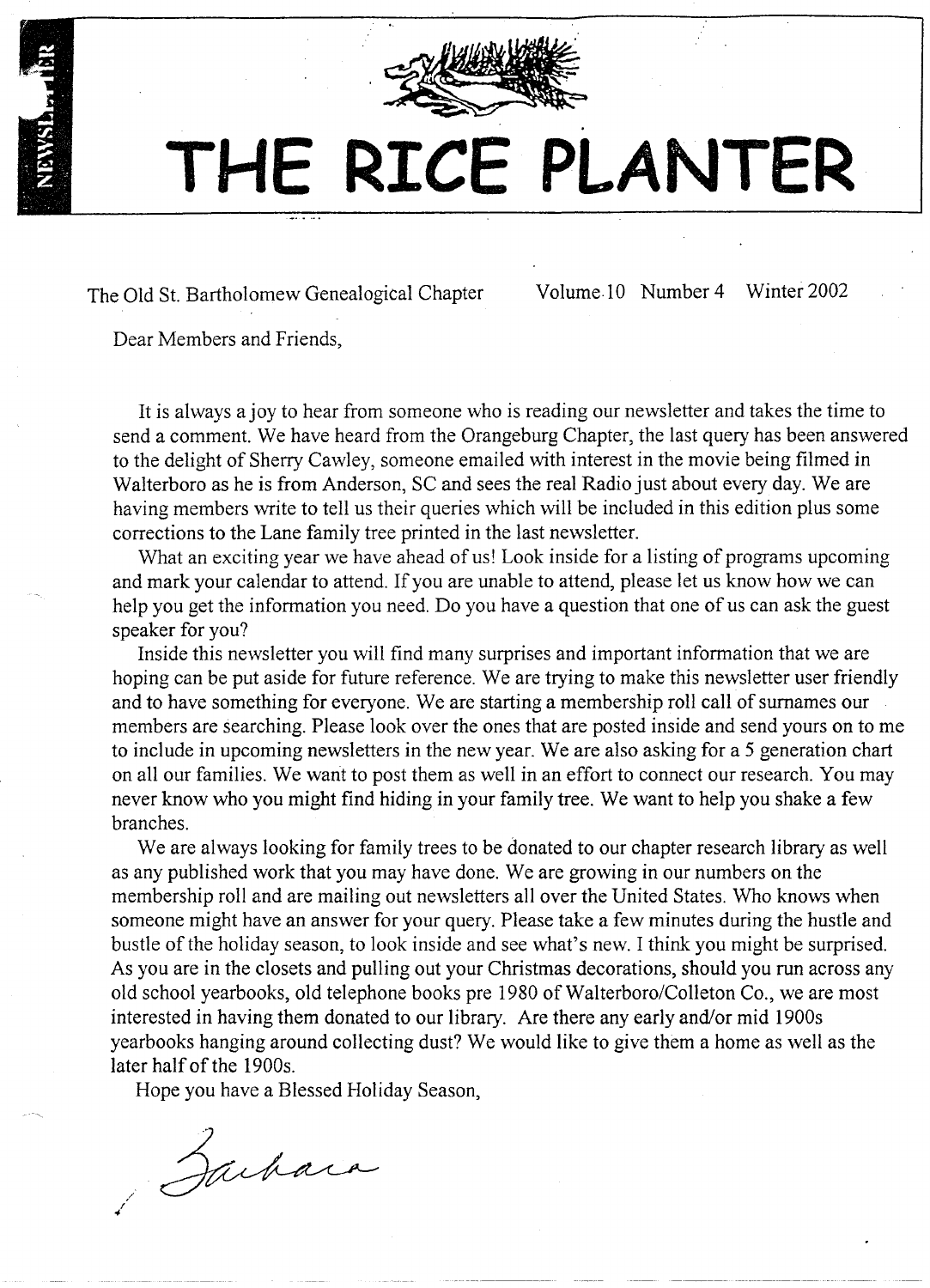#### SCHEDULE OF EVENTS FOR 2003 OLD ST. BARTHOLOMEW CHAPTER, SCGS

| Topic:<br>Place:                        | Sunday, Jan 12: Guest Speaker is Pat, Grant. She's the Colleton County Clerk of Court.<br>"Researching Court Records for Genealogical Information"<br>LDS Church, Walterboro at 3:00pm |
|-----------------------------------------|----------------------------------------------------------------------------------------------------------------------------------------------------------------------------------------|
| Sunday, Feb 9:<br>Topic:<br>Co-Sponsor: | Guest Speakers are Joy Barnes and Earl Middleton from Orangeburg, SC<br>"Researching Slaves in South Carolina"<br><b>Colleton County Public Library</b>                                |
| Place:                                  | Colleton County Public Library at 3:00pm                                                                                                                                               |
| Sunday, Mar 9<br>Topic:<br>Place:       | Guest Speaker is Chief Donna Ott, of the PeeDee Indian Nation at Beaver Creek<br>"Researching Your Native American Ancestors"<br>Ł.<br>LDS Church, Walterboro at 3:00pm                |
| Sunday, May 11                          | Guest Speakers are Paul and Joyce Cox, the Stake Consultants for the Family History Center of The Church<br>of Jesus Christ of Latter-Day Saints, Charleston                           |
| Topic:<br>Place:                        | "Researching Your Ancestors Using the Family History Center"<br>LDS Church, Walterboro at 3:00pm                                                                                       |
| Topic:                                  | Sunday, Jun 8 Guest Speaker is John Andrews, President of South Carolina Genealogical Society                                                                                          |
| Place:                                  | LDS Church, Walterboro at 3:00pm                                                                                                                                                       |
| Saturday, Aug 9<br>Theme:<br>Place:     | Annual Chapter Workshop                                                                                                                                                                |
| Sunday, Sep 14                          | Guest Speaker is Donna Addison. Creative Memories Consultant                                                                                                                           |

Sunday, Sep 14 Topic: Place: Guest Speaker is Donna Addison, Creative Memories Consultant "Preserving Your Family Photographs is an Heirloom Album" LOSChurch, Walterboro at 3:00pm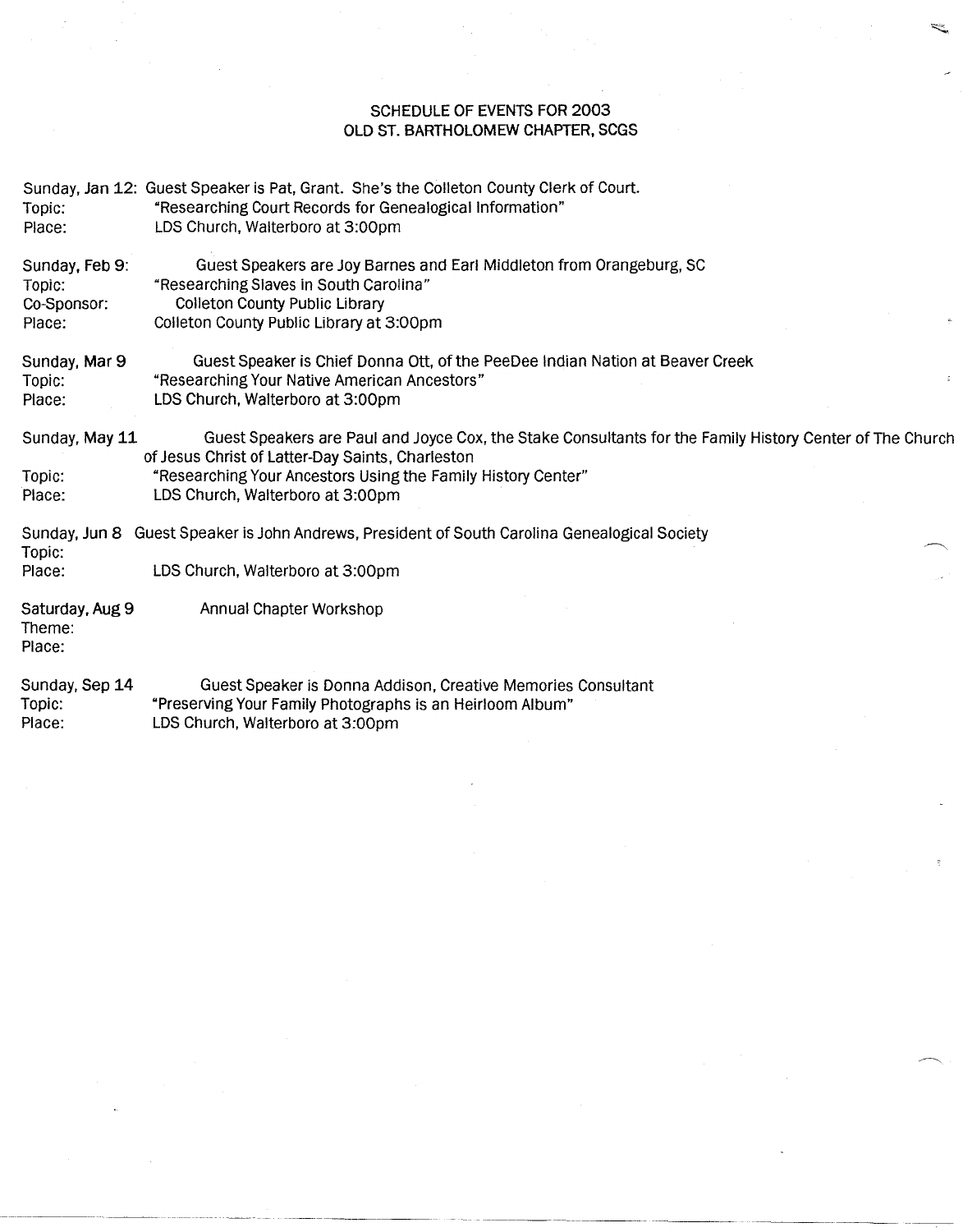#### WANTED: WEBMASTER FOR CHAPTER WEB SITE

Recently, we discovered that almost three fourths of our membership has an email address. With so many of our members having access to the internet, we realized the need for an Old St. Bartholomew Chapter website. It will be an excellent way for our members to be better informed and become more involved in chapter activities. It does not matter where you live to become our webmaster. All it takes is the knowledge to create a website, the necessary space on your hard drive, and the willingness to spend the time to maintain the site. There are others in the chapter who will gladly provide information to go on the website. Check out the other SCGS chapter web pages by going to scgen.org and clicking on the chapter links. Then make up your mind that we could have an outstanding website and you want to create it! Contact Sherry Cawley at sigcaw@Jowcountry.com or Judy Ballard at digroots@lowcountry.com. We look forward to hearing from you.

#### SCGC ANNUAL MEETING IN CHARLESTON

Sherry Cawley and Faye Elkins attended their first SCGS annual meeting in Charleston on October 12, 2002. The first speaker was George Hughes whose ancestor was a part of the 54th Massachusetts Co. "I", an all black volunteer infantry of the Union Army. He spoke as his forebear reading from his diary on his first trip to South Carolina. The second speaker was Thomas Tisdale, who wrote a book, "A Lady of the High Hills," on his ancestor, Natalie Delage Sumter (1782-1841). She was a French girl of nobility who married into the southern planter aristocracy and lived in Stateburg, South Carolina. Our third speaker of the morning was Senator Glenn McConnell, who gave a slide presentation about the raising and preservation of the H. L. Hunley. The first speaker after a delicious barbeque lunch and the annual business meeting was Doug Bostick. He has been actively involved in saving the Morris Island Lighthouse and through pictures and stories gave us an entertaining history of the Lighthouse and the efforts to save it. Our final speaker of the day was Mary Giles, the Archivist of the Catholic Diocese of Charleston. She explained how the Church was becoming more actively involved in preserving its records and what a genealogist can find in them. It was a well-organized, enjoyable and informative day. It was definitely an inspiration for us to work on attracting some guest speakers for our chapter meetings next year.

#### ON-LINE SITES!

The Church of Jesus Christ of Latter-day Saints, usually referred to as the LDS Church, has added three new databases to its on-line site. They are all free and well worth looking into. First, type in www.familysearch.org and add it to your favorites. On the left hand side of the home page will be a section on the 1880 United States Census, 1881 Canadian Census, and the 1881 British Census.

Click on that and a 'Census Records' page will come up. The first box is which census you want. Highlight the 1880 US Census. Then type in the First and Last Name of the person you're searching for. If you know where they were born, add that info. I tend to leave the Head of Household and Birth info blank.

Click on 'Search' in the lower right hand corner. If there is more than one person with that name, they will all be listed. If you find yours, highlight and double click. An Individual Record will appear. The information includes Name, Birth Year, Birthplace, Age, Occupation, Marital Status, Race, Head of Household, Relation, Father's Birthplace, and Mother's Birthplace. It will also tell you the Census Place and what Family History Library Film the information appears. Now comes the 'fun' part.

Go to the upper right corner of the Individual Record page and click on 'Household.' If you're lucky, you will get a chart that gives you all the above information for every person who lives in that household.

About the only thing missing is the date the census was taken, which would help you pinpoint a birth date more accurately. As the Census is considered a primary document in genealogy research, this is a wonderful treasure trove of information that is easy to use. You'll be amazed at who you will find.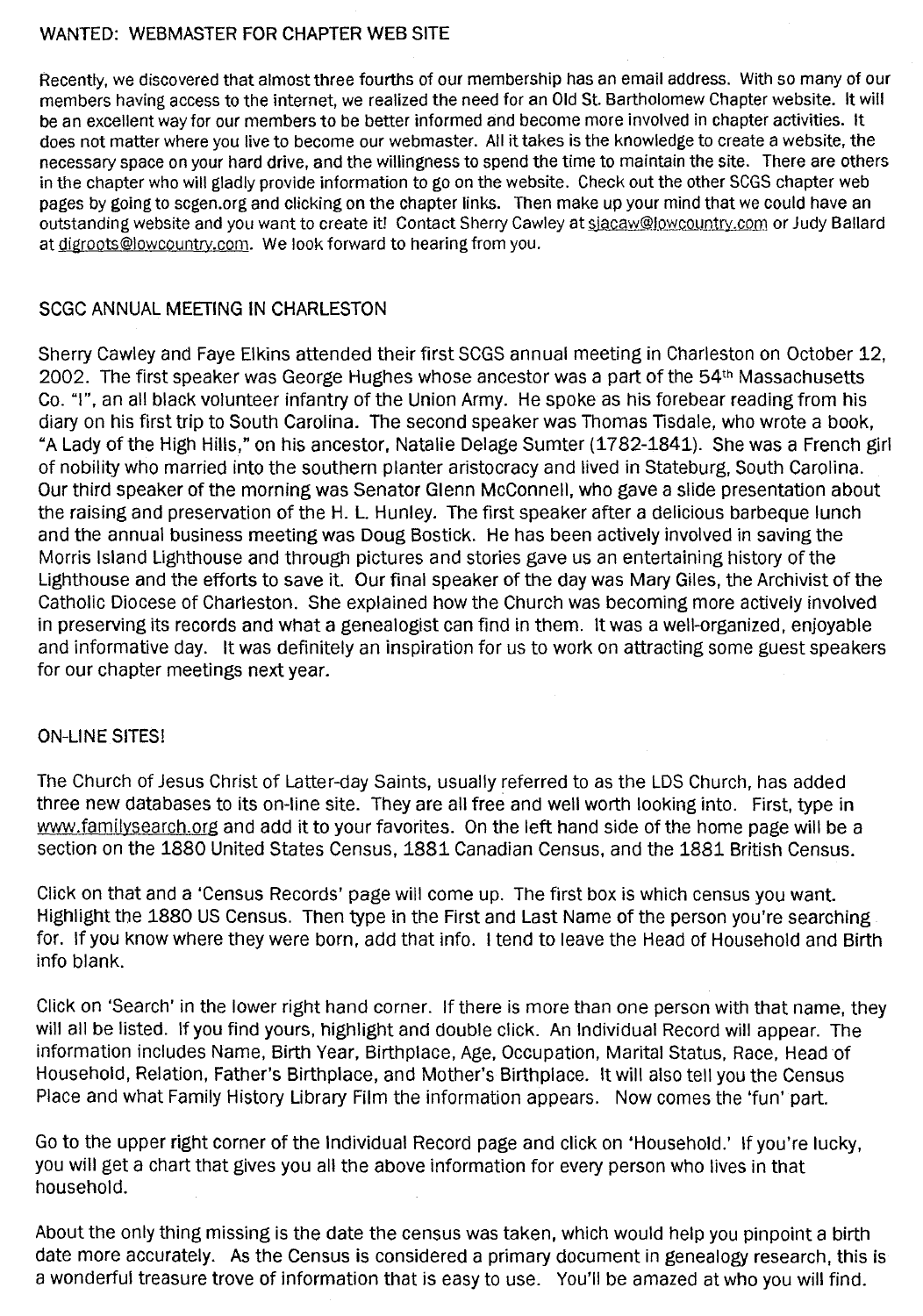"The Hiers Genealogy and Allied Families of Platts, Rentz, Fender, Yarn, Carter, Parker, Croft, Kinard, Others" Compiled by The Hiers Research Committee, James Lawrence Hiers, Chairman, published 1974 - donated by William Lucien Hiers Beach in memory of his great great grandparents.

"Kinard Newsletter" August 2000 edition - donated by William Lucien Hiers Beach.

Revolutionary War File of Jesse White - donated by Mrs. Ruth Lane.

"Gleamings from The French Broad Hustler, Hendersonville, NC 1905 - 1910" by Dorothy MacDowell Wood - 1991 - donated by Judy Ballard

"Gleamings from The French Broad Hustler, Hendersonville, NC 1910 & 1911" by Dorothy MacDowell Wood - 1991- donated by Judy Ballard

**••••••••••••••••••••••••••••••••••••••••••••••••••••••••••••••••••••••••••••**

For Sale: "The Hiers Genealogy" (as donated above) can be purchased from William Lucien Hiers Beach, 96 Creekbed Lane, Walterboro, SC 29488 or telephone: 843-538- 4760. This is a photocopy which contains 606 pages.

\*\*\*\*\*\*\*\*\*\*\*\*\*\*\*\*\*\*\*\*\*\*\*\*\*\*\*\*\*\*\*\*\*\*\*\*\*\*\*\*\*\*\*\*\*\*\*\*\*\*\*\*\*\*\*\*\*\*\*\*\*\*\*\*\*\*\*\*\*\*\*\*

Book Title:A Family History Author: Eula M. Puglist

Description: Includes Sandifer, Risher, Koger and More Donated by: Keith Peeples (member of our chapter).

Query for "The Rice Planter"

JOHNSTON: George Allen T. Johnston (1828 - 1900) was the father of John William Johnston (ca. 1856 - 1922) of St. Bartholomew Parish. Who was the father of George Allen T. Johnston? What was maiden name of Mae Johnston, wife of Gat Johnston? What was maiden name of J. L. Box Johnston's wife? Reply to: Virgil C. Johnston, 5249 Lancaster Street, N. Charleston, SC 29405 Telephone: 843-744-5837.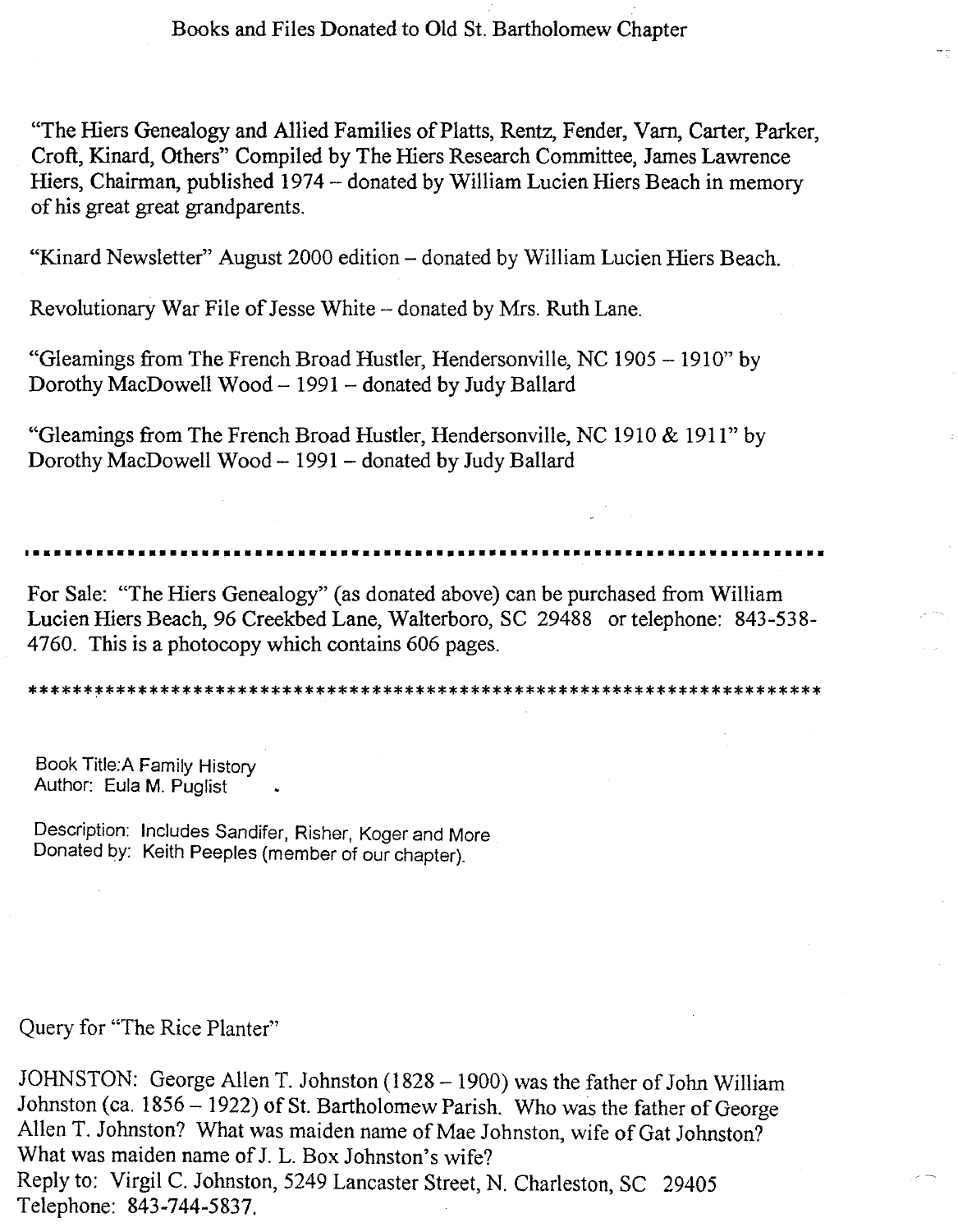#### KEEPING UP WITH THE TIMES

Over the past few months we discovered that the chapter has never raised its dues in the 10 years of its existence. Out of the \$12.00 you've paid as an individual, the South Carolina Genealogical Society got \$5.00 and \$7.00 out of \$15.00 for a family. That left *only \$7.00* or \$8.00 for the chapter. Now that wasn't a bad deal in 1992, but we all know just how far that takes us today. To bring our chapter up to the 21 st Century, we have decided to increase our dues in keeping with the other SCGS Chapters in the state. It's still a great bargain and we have lots of wonderful things in store for our members with great speakers at our meetings, new fundraising programs, developing a Research Center, field trips to other research centers and more! We're even looking for ways our out-of-town members can participate! You can make copies of the form if you know someone else who is interesting in joining our chapter. Fill our your renewal form for 2003 today!

oS; O\d

CORRECTION: Modified Register of Descendants of Reuben Lane, R. S.

Page 4, #39: Name should be Rosina Lane b. 1875 - d. 12 Dec 1938. Rosina and spouse, William Ransom Kinsey (b. 1866 d. 24 Dec 1938) are both buried at ShIloh Baptist Church, Colleton Co., SC.

----------- ----\_.\_---\_.-

The Live Oak Cemetery book is ready for shipment or for you to pickup your copy.

Price: 30.00 Shipping & Handling 5.00 for first book<br>Addition " " 2.50 per book Addition " "

We have also received 50 reprints of the Cemeteries of Lower Colleton County.

Price: 33.00 Shipping & Handling 5.00 for first book Additional" " 2.50 per book

Make checks payable to Old St. Bartholomew Chapter

Mail to: Old St. Bartholomew Chapter c/o Judy Ballard 104 Wade Hampton Avenue Walterboro, SC 29488-9261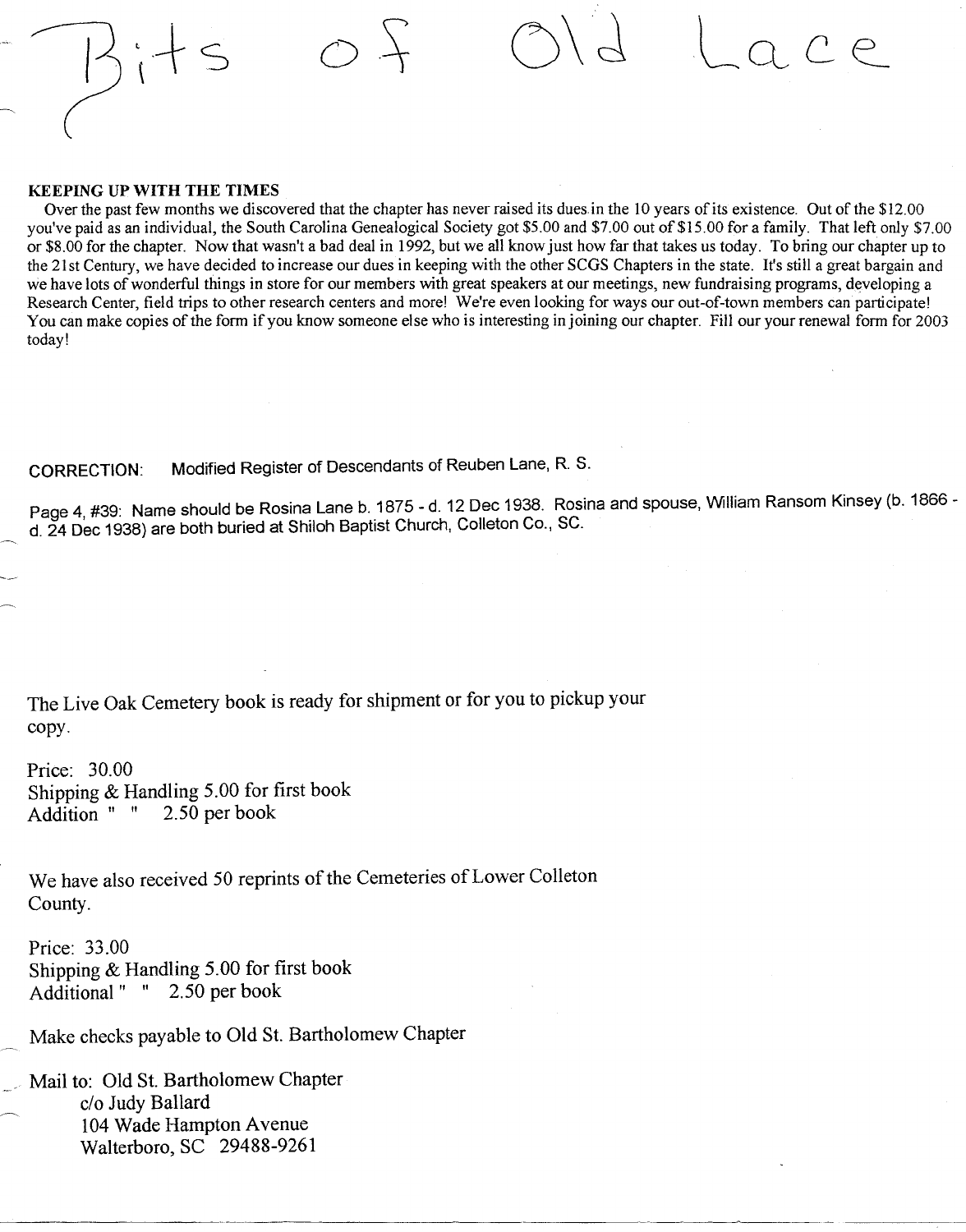Let the roll call begin ..........

#### The Cawley's  $\leq$ sjacaw@lowcountry.com> wrote:

Hi, everyone!

I would like to start a 'Roll Call' to be included in each issue of the Newsletter. Let's start with the new board and then we'll open it up for other members. Here is mine to show you what we're looking for. Please send yours to Barbara as soon as you can as she will start working on the next issue in November for a December mailing.

The roll call would look something like this. You can do up to 10 surnames.

Arend/Arent, Kniebes, Haffner, Schmidt/Smith: Zuesch, Damflos, and Thiergarten, Germany to Bainbridge Township, Berrien County and Cass County, Michigan.

Hinchman: England to Dorchester County, Maryland to Monroe, Greenbrier, Cabell and Logan Counties, VirginialWest Virginia to Berrien Township, Berrien County, Michigan.

Pinnell: London, England to Old Jamestown, Virginia to Logan County, West Virginia to Berrien Township, Berrien County, Michigan.

Swearingin: Holland to Somerset County, Maryland to Pennsylvaina to West Virginia to Henry and Delaware Counties, Indiana.

Shockey: Ohio to Henry, Delaware, and Franklin Counties, Indiana to Cass County, Michigan.

Cawley: Ireland to Jefferson, Burke, and Richmond Counties, Georgia to Colleton County, South Carolina. Godbey/Godbee: England to Norfolk County, Virginia to Chowan and Onslow Counties, North Carolina to Burke County, Georgia.

Turbeville/Turberville/Turbyville, English/ Welch came from France with William The Conqurer in 1066 to England/ Wales.<br>"Barbados/New England and Lancaster County, Virginia 1633 AD, Maryland, Jesuits 1658 AD; North Carolin County 1704 AD; Tennessee, South Carolina 1735 AD, Church of England Craven County Williamsburg County, Old Liberty ( Marion) County, Georgetown District, Alabama, Georgia, Louisiana, Tennessee, Texas

Ellis- England, North Carolina ,Charleston, S.C. Old Liberty County

Campbell, Scotland

Smith, England

Alford- England, North Carolina, South Carolina, Georgia

Hawker-Prince George County, Maryland, Person County North Carolina and Craven County, South Carolina

Bryan(t) Surry County, Virginia : North Carolina, South Carolina (The T was added by William "Old Billy" Bryant in his will probated in Old Liberty (Marion) County South Carolina)

Johns- Henrico County, Virginia;Albamarle County, North Carolina; Craven County North and South Carolina sections

Sweat-Virginia, Craven County North Carolina ISouth Carolina

Swearingin-Holland, Vellenciennas, France, Maryland, St. Mary's County

Butt- Prince George County, Maryland, North Carolina/South Carolina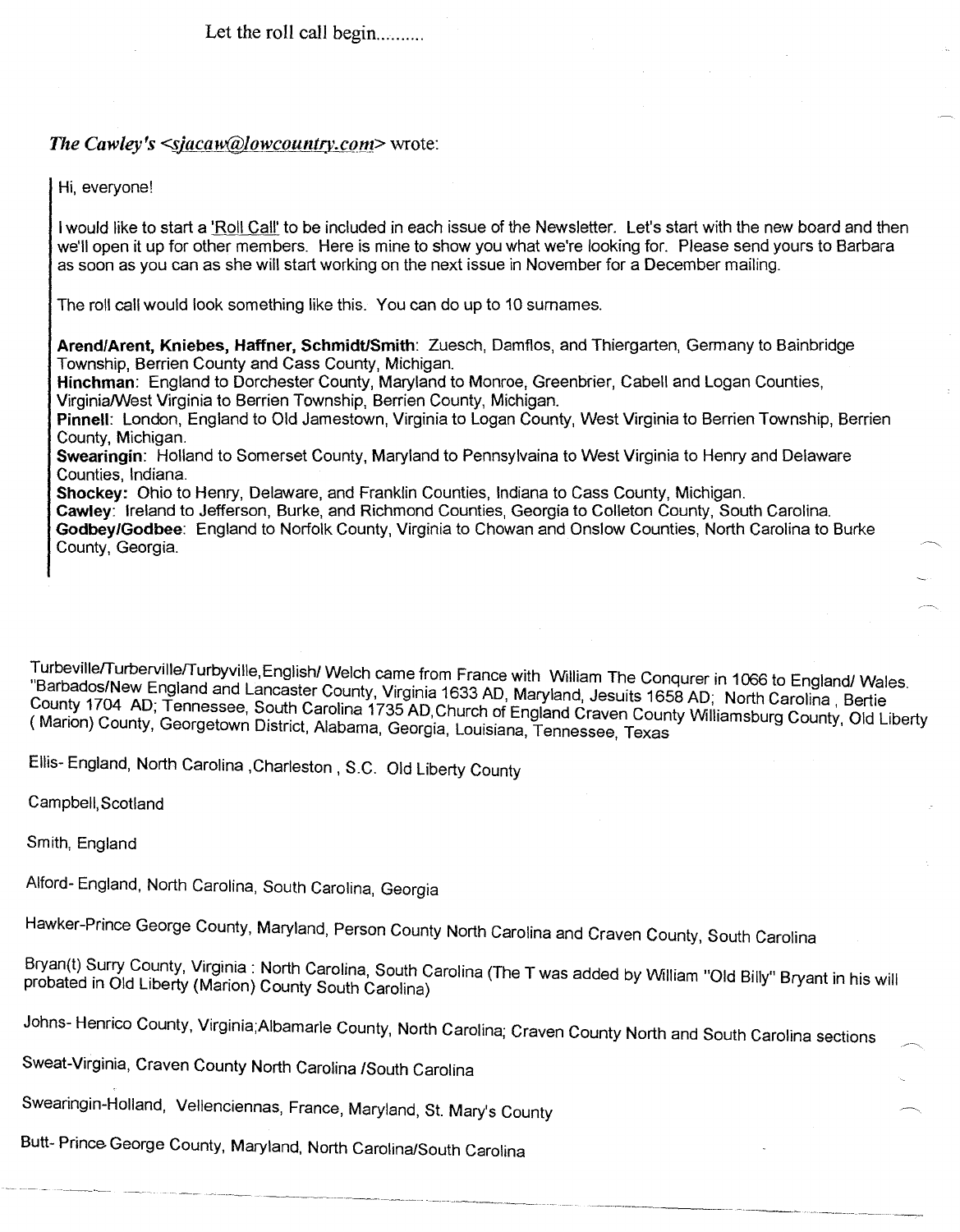ROLL CALL - JUDy BALLARD

AIKEN - Virginia to Laurens Co., SC to Old Pendleton District.

BOLT - Fauquier Co., VA to Laurens Co., SC to Anderson Co., SC to Pickens Co., Sc.

DAY - Laurens Co., SC to Pickens Co., SC.

GALLOWAY - Scotland to Pennsylvania to Old Pendleton District, SC to Buncombe Co., NC to Henderson and Transylvania Counties of NC.

HENDERSON - Rutherford Co., NC to York District, SC to Old Pendleton District, SC.

HENDRICKS - Virginia to Old Pendleton District, SC.

REECE - Wales to Pennsylvania to Old Pendleton District, SC.

SWEARINGENN ANSWERINGEN - The Netherlands to Maryland to Old Buncombe Co., NC to Pickens Co., SC.

TROTTER - England to Brunswick Co., VA to Old Pendleton District, SC.

Hi,

These are a few of my lines:

ANN HAWKES HA Y- Scotland to Jamaica to the Hudson Valley to S.C. includes Johnson -Hagood lines MURDAUGH- Ireland to Va. to S.C.

DOPSON- England

BOWERS

SMOAK

Thanks, Deborah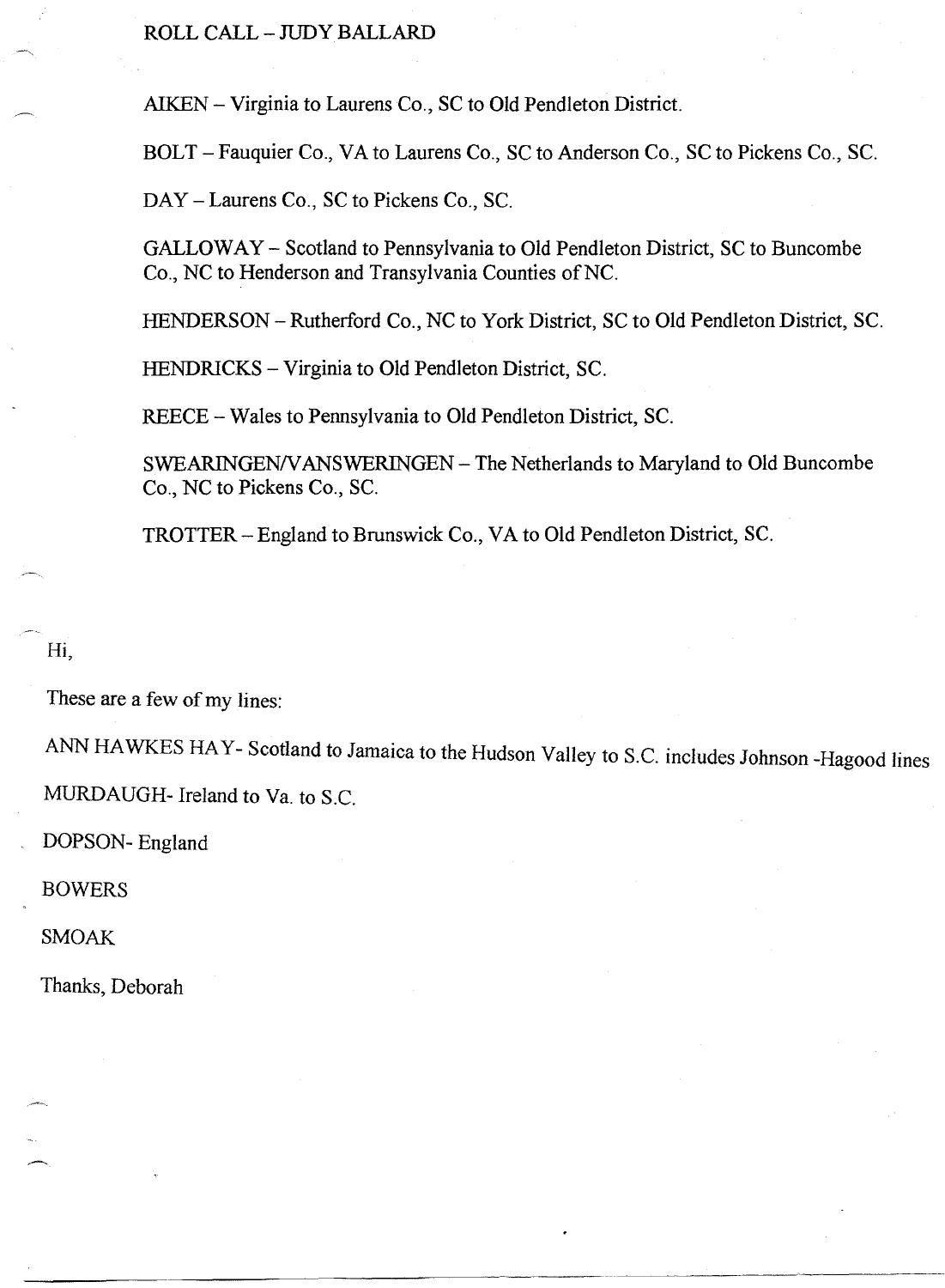DAVIS -Ireland to Savannah, GA as a young lad, most likely an indentured servant, Savannah, GA to Wilkinson Co., GA to Stewart Co., GA, to Marion Co., GA to Tallapoosa, Co., AL then scattered after the Civil War with some staying in Tallapoosa Co., others going to Corpus Christi, TX, later others going to Phenix City, AL. Have lots of information on this family.

PHILLIPS- North Carolina to Tallapoosa Co., AL to Coosa Co., AL to Muscogee Co., GA to Lee Co., AL.

LITTLE- North Carolina to Tallapoosa Co., AL to Muscogee Co., GA to Lee Co., AL.and Coosa Co./Chambers Co., AL lines.

AMASON-England to Edgecombe Co., NC to Wilkinson Co., GA then follow the Davis listing from there. Have lots of information on this family.

RILEY -SC to Wilkinson Co., GA then follow the Davis line. This is most likely the Cherokee Indian in the family.

CHEEKS- Colony of Virginia, Isle of Wright 1624, to North Carolina (Orange Co.,), South Carolina (Laurens District), Georgia (Franklin Co., Monroe Co., Sumter Co.,), Alabama (Russell Co., City- Girard now Phenix City, AL) Have lots of information on this family.

FARMER-Georgia (7 To Chattachooee Co.,) to Girard, Alabama (now Phenix City, AL)

HARRIS- Georgia(? To Chattachooee Co. most of the Harris family are buried in the County Line Cemetery which is now part of Ft. Benning Army Base, Columbus, GA.

BUCKNER- Cumnor, England to Brunswich Co., Virginia, to Rowan Co., NC to Putnam Co., GA, to Monroe Co., Ga to Sumter Co., GA to Girard in Russell Co., AL now Phenix City. Have lots of information on this family.

RAIFORD- England to Colony of Virginia, Isle of Wright to North Carolina (New Bern, Washington Co., all over) to South Carolina ( Charleston, all over) to Georgia (all over) to Perry Co., AL (family lived all over AL). There is a Virginia Branch as well as a North Carolina Branch and a South Carolina Branch.

Please send us your roll call to be included in upcoming editions.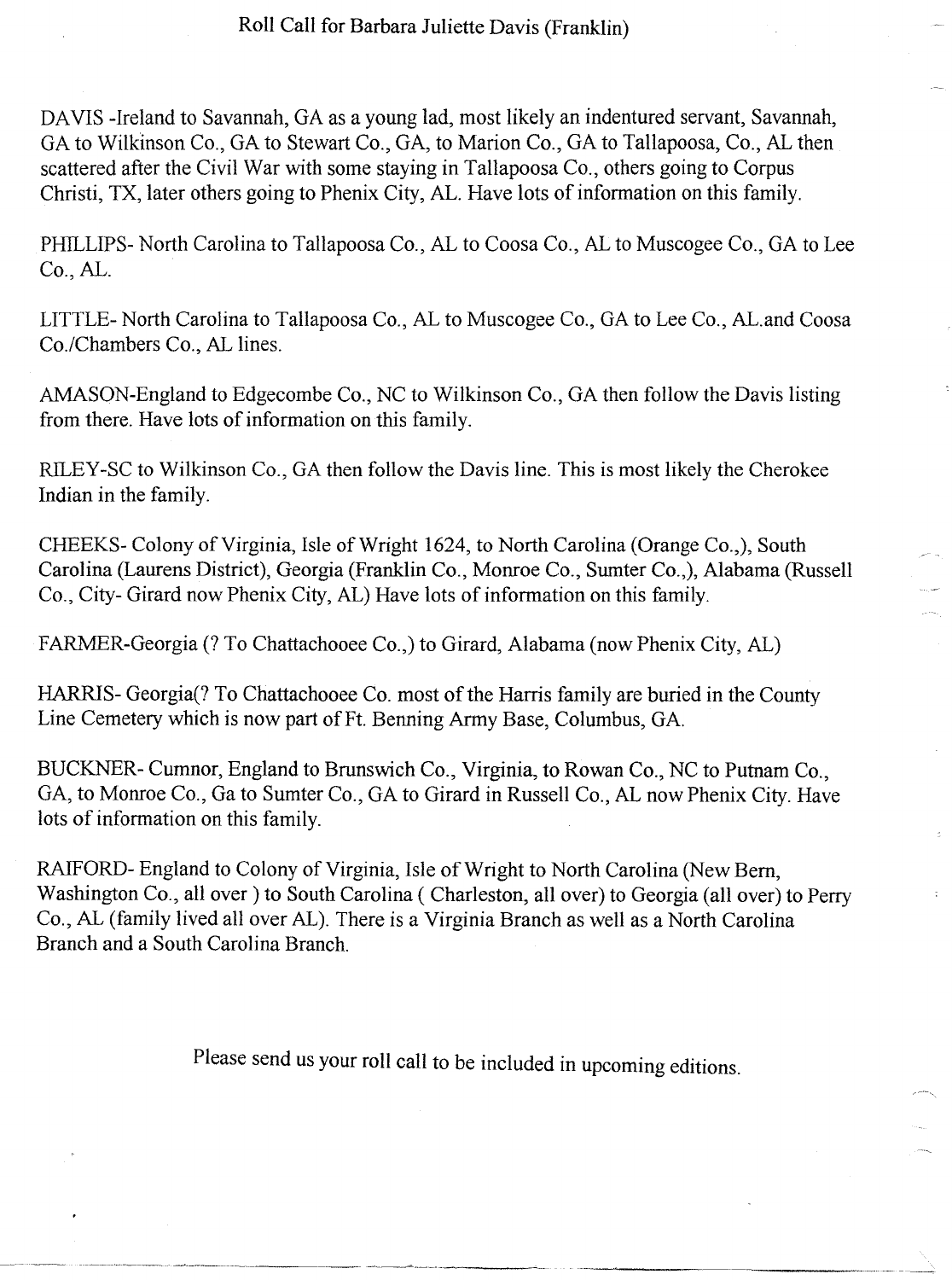Here's a list. so far. of all the books that are in the archives.

AIVINES

#### Section I - BOOKS

Holcomb, Brent, C.R.S. (Abstracted by). Deed Abstracts of Tryon, Lincoln & Rutherford Counties North Carolina 1769-1786 Tryon County Wills & Estates. Southern Historical Press, Inc. Greenville. SC. HB. 206p with index and maps 1977.

[Donated by Judy Ballard in Memory of Deborah Holderman Chandler]

Langdon, Barbara R. and Shirley P. Langdon. Barnwell County Marriages 1775-1879 Implied in Barnwell County, SC, Probate and Eguity Records. Langdon & Langdon Genealogical Research. Aiken. SC. SB. 1984.

Langdon, Barbara R. Barnwell County Marriages 1764-1859 Implied in Barnwell County South Carolina Deeds. Langdon & Langdon Genealogical Research. Aiken, SC. SB. 1989

- Langdon, Barbara R. South Carolina Marriages Volume 1 1749-1867 Implied in South Carolina Equity Reports. Langdon & Langdon Genealogical Research, Aiken, SC. SB, 1991.
- Landgon, Barbara R. South Carolina Marriages Volume II 1735-1885 Implied in South Carolina Law Reports. Langdon & Langdon Genealogical Research. Aiken, SC, SB, 1992.

Langdon, Barbara R. South Carolina Marriages Volume III 1671-1791 Implied in the Provincial and Miscellaneous Records of South carolina. Langdon & Langdon Genealogical Research. Aiken, SC, SB, 1993.

Langdon Barbara R. South Carolina Marriages Volume IV 1787-1875 Implied in the Miscellaneous Records of South Carolina, Langdon & Langdon Genealogical Research, Aiken, SC. SB. 1994.

Langdon, Barbara. South Carolina Marriages Volume V 1749-1853 Implied in South Carolina Marriage Settlements. Langdon & Langdon Genealogical Research. Aiken, SC, SB, 1995.

Langdon, Barbara. South Carolina Marriages Volume VI 1753-1843 Implied in the Miscellaneous Records of South Carolina. Langdon & Langdon Genealogical Research, Aiken, SC, SB,1997.

- Langdon. Barbara R. South Carolina Marriages Volume VII 1794-1877 Implied in the Miscellaneous Records and Marriage Settlements of South Carolina. Langdon & Langdon Genealogical Research, Aiken, SC, SB, 1999.
- Lewis, Catherine H. Horry County, South Carolina 1730 1993. University of South Carolina Press, Columbia South Carolina, HB, 229p w/lndex. 1998.

One of the largest counties in SC and one of the least populous up to the 1930's.

Rigdon, John. An Index to South Carolina Genealogy Records on the Internet. 3rd Printing. Eastern Digital Resources. Clearwater, Florida, November 1997.

Over 150 online sites with 79p index of names and at which site they can be viewed.

Scott-Giles, C. W. Looking at Heraldry. The Bowering Press, Plymouth for Phoenix House Ltd., London, HB, 166p w/Index and 152 Line Illustrations, 1962.

Williams, Rose-Marie Eltzroth. Railroads and Sawmills, Varnville, SC 1872-1997. Varnville Community Council, Varnville, SC,1998.

- The Making of a Low Country Town in the New South. Hardback, 442p w/lndex
- [In Memory of B. F. Ackerman, Jr. 1928 1998]

Genealogical and Biographical Research: A Select Catalog of National Archives Microfilm Publications. National Archives Trust Fund Board, U.S. General Serivies Administration, Washington, D.C., 1983.

Great Biographies. Almedingen, E.M. St. Francis of Assisi; Ludwig, Emil. Napoleon; Hart, Moss. Act One, An Autobiography; Churchill, Winston S. My Early Life. The Readers Digest Association, Inc., 1990

South Carolina Bar Lawyers Desk Book. The General Agency, Charleston, SC, 1985-1986.

Binder includes sections on SC Bar, Directory of Members. Young Lawyers. Court Reports. SCSupreme Court, Court of Appeals, Circuit Courts, Family Courts, Magistrates Courts, etc. broken down by county.

#### GIFTS TO CHAPTER ARCHIVES:

from Sherry Cawley, January 2003

2.

4.

6.

- 1. John C. Calhoun Academy Yearbook, Volume 16, HB, 1985.
	- Thomas, Emory M. Robert E. Lee, A Biography. W.W.Norton & Company, New York, HB, 1995.<br>3. Thomas, Emory M. The Confederate Nation 1861-1865. Monticello Editions. History Bo.

3. Thomas, Emory M. The Confederate Nation 1861-1865. Monticello Editions, History Book Club, New York, HB,

- 1993 (originally published by HarperCollins Brothers, 1979)
- Warren, Mary Bondurant, Family Puzzlers 1964-1967, Heritage Papers, Danielsville, GA, HB, 1969.

5. Kitzmiller, John M II. In Search of the "Forlorn Hope", A Comprehensive Guide to Locating British Regiments and Their Records (1640-WWn, Volume I, Meridian Press, Ogden, Utah, HB, 1988.

Kitzmiller, John M II. In Search of the "Forlorn Hope", A Comprehensive Guide to Locating British Regiments and Their Records (1640-WWI), Volume II, Meridian Press, Ogden, Utah, HB, 1988.

Glover, Beulah. Methodism in Colleton County 1786-1957. (Signed) The Press and Standard, Walterboro, SC, SB, 1957.

Meeting Minutes of the Lillie Glover Circle, Bethel Methodist Church, June 1960-April 1962, Handwritten notebook. [Donated in memory of Willie Mae Cawley]

- 9. Croom, Emily Anne. Unpuzzling Your Past, A Basic Guide to Genealogy. Third Edition, Betterway Books, Cincinnati, Ohio, SB,1995.
- 10. Carmack, Sharon DeBartolo. Organizing Your Family History Search, Efficient & Effective Ways to Gather and Protect Your Genealogical Research. Betterway Books, Cincinnati, Ohio, SB, 1999.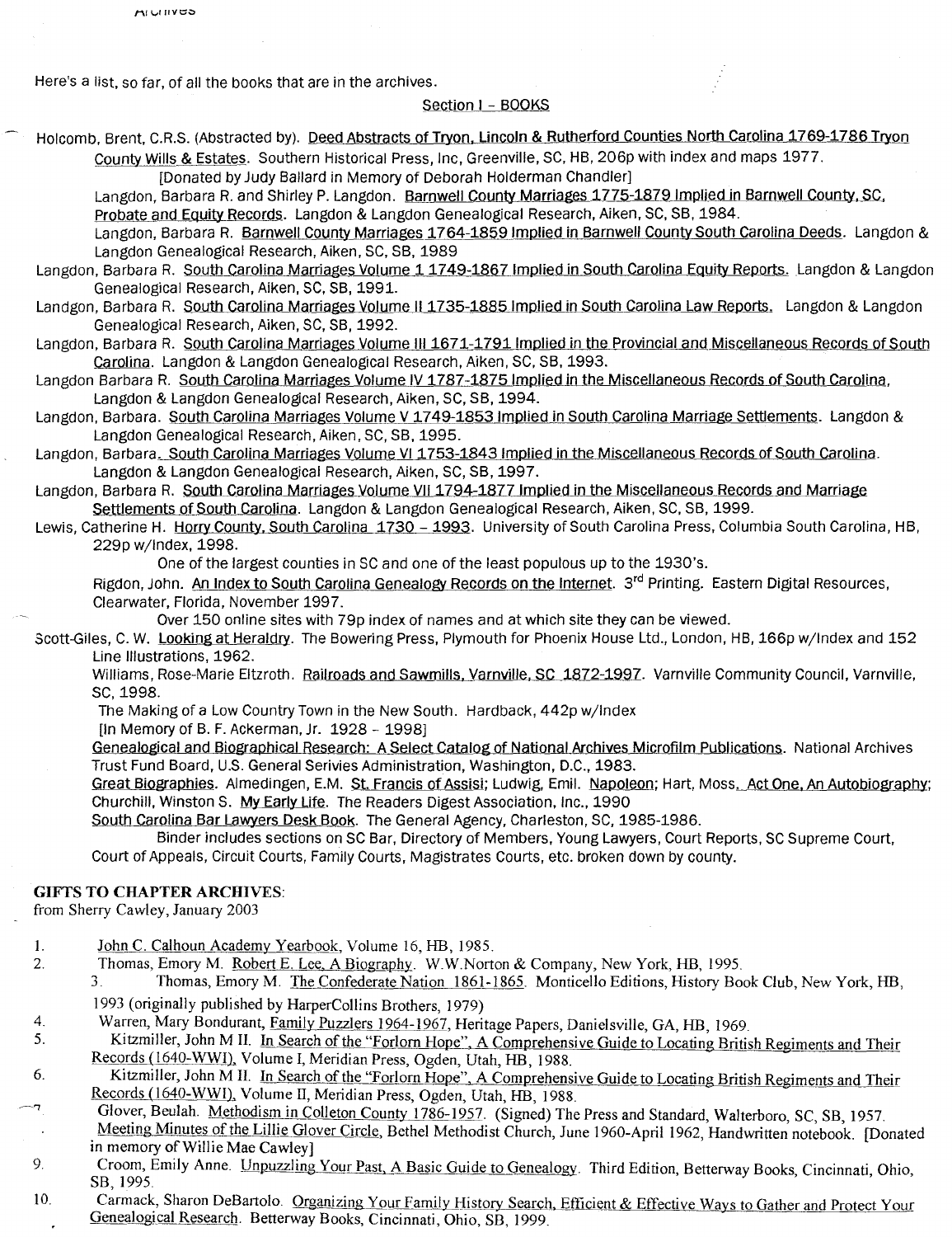# **Old St. Bartholomew Chapter, SCGS**

## **Members - Year 2002**

October 23,2002

| Member                                                                                        |              | SCGS# Telephone |                        | E-Mail                     | <b>Colleton Families</b>                                                                                                                                                           |  |
|-----------------------------------------------------------------------------------------------|--------------|-----------------|------------------------|----------------------------|------------------------------------------------------------------------------------------------------------------------------------------------------------------------------------|--|
| Adams, Herbert H.<br>315 S. Farr Avenue, Andrews, SC 29510-2826                               | #8028        | 843-264-8306    |                        |                            | Hoff, Adams, Dandridge                                                                                                                                                             |  |
| Anderson, Mr. & Mrs. Warren C.<br>2341 Carefree Cove, Tallahassee, FL 32308-5777              | #13068       | 850-216-1647    |                        | Weander@Prodigy.net        | Anderson, Chaplin                                                                                                                                                                  |  |
| Ballard, Judy C.<br>#7083<br>104 Wade Hampton Avenue, Walterboro, SC 29488-9261               | 843-217-0586 |                 |                        | digroots@lowcountry.com    | none                                                                                                                                                                               |  |
| #NEW<br>Barnes, Joy R.<br>491 Partridge Road, Orangeburg, SC 29118                            | 803-534-8712 |                 | emiddleton@oburg.net   |                            | Bellinger, Middleton, Fraser,<br>Pinckney, & Izzard                                                                                                                                |  |
| Bertram, Fannie Lou<br>#12960<br>P. O. Box 317, Middletown, IL 62666-0317                     | 217-445-2786 |                 |                        |                            | chicora@springnet1.com Crosby, Hiers, Caldwell,<br>Blocker, Adams,<br>Beach & Bunton                                                                                               |  |
| Boettcher, Angela<br>#NEW<br>4549 Crosstie Rd. N, Jacksonville, FL 32257                      | 904-262-7510 |                 |                        | jerryboettcher@hotmail.com | Glover, Lemacks, Searson,<br>Farmer                                                                                                                                                |  |
| Bookhart, Thomas W.<br>#11011<br>Windsong Lane, Oak Ridge, TN 37830-8628                      | 865-483-0725 |                 |                        | bookharttw@juno.com        | O'Bryan, Bookhart, 103                                                                                                                                                             |  |
| Brabham, Helen C.<br>#12812<br>and Lyons<br>2824 Amherst Road, Rocky Mount, NC 27804-4105     |              |                 |                        | waldo2001@earthlink.net    | Brabham                                                                                                                                                                            |  |
| <b>Brightwell, Gary Hagood</b><br>#13820<br>318 Lynnwood Rd., Walterboro, SC 29488            | 843-549-5741 |                 | ghb90@hotmail.com      |                            | Clark, Bailey, Mikell, Seabrook,<br>and Grimball                                                                                                                                   |  |
| <b>Explority Brissie, Olivia "Libby"</b> #NEW 82<br>808 Anne Avenue, Hendersonville, NC 28739 | 828-692-2377 |                 | bris4640@bellsouth.com |                            | Ackerman, Adams, Addison,<br>Bazzel, Graves, Crosby, Hoff,<br>Langdale, Hickman, Rhode,<br>Jacques, Sineath, Stanfield,<br>Lemacks, Jones, Hayne, Risher,<br>Muckenfuss, Dandridge |  |
| Bullard, Virginia<br>#NEW<br>106 Silverhill Rd., Walterboro, SC 29488                         | 843-542-9824 |                 |                        | scbullards@lowcountry.com  | Stone, Rentz, Blocker, Leach                                                                                                                                                       |  |
| Carter, James R.<br>#NEW<br>3429 Possum Corner Rd., Walterboro, SC 29488                      | 843-893-3455 |                 | jcarter 001@yahoo.com  |                            | Carter, Campbell, Hooks, Johns                                                                                                                                                     |  |
| Cawley, Sherry<br>#13821<br>116 Charles Street, Walterboro, SC 29488                          | 843-549-5757 |                 | sjacaw@lowcountry.com  |                            | Salisbury/Saulsberry & Platt                                                                                                                                                       |  |
| Clements, Jean H.<br>#13586<br>882 16th St. West, Alexander City, AL 35010-3240               | 256-234-5532 |                 | hodo@webshoppe.net     |                            | Fox, Campbell, Hills, Reeves,<br>Williams, Crosskeys, McCants                                                                                                                      |  |
| Cockrel, Mrs. Harriet J.<br>#12814<br>602 Country Club Rd., Whitehall, Ohio 43213-2447        | 614-575-9824 |                 |                        | cockrelh@worldnet.att.net  | Glover<br>Cooks Hill Plantation                                                                                                                                                    |  |

Couch, John N. & Gail I. #7809 843-871-2569 114 Salisbury Drive, Summerville, SC 29483-4343

.tJ.<..:J £~ 1\_/t··.fiDt' *3*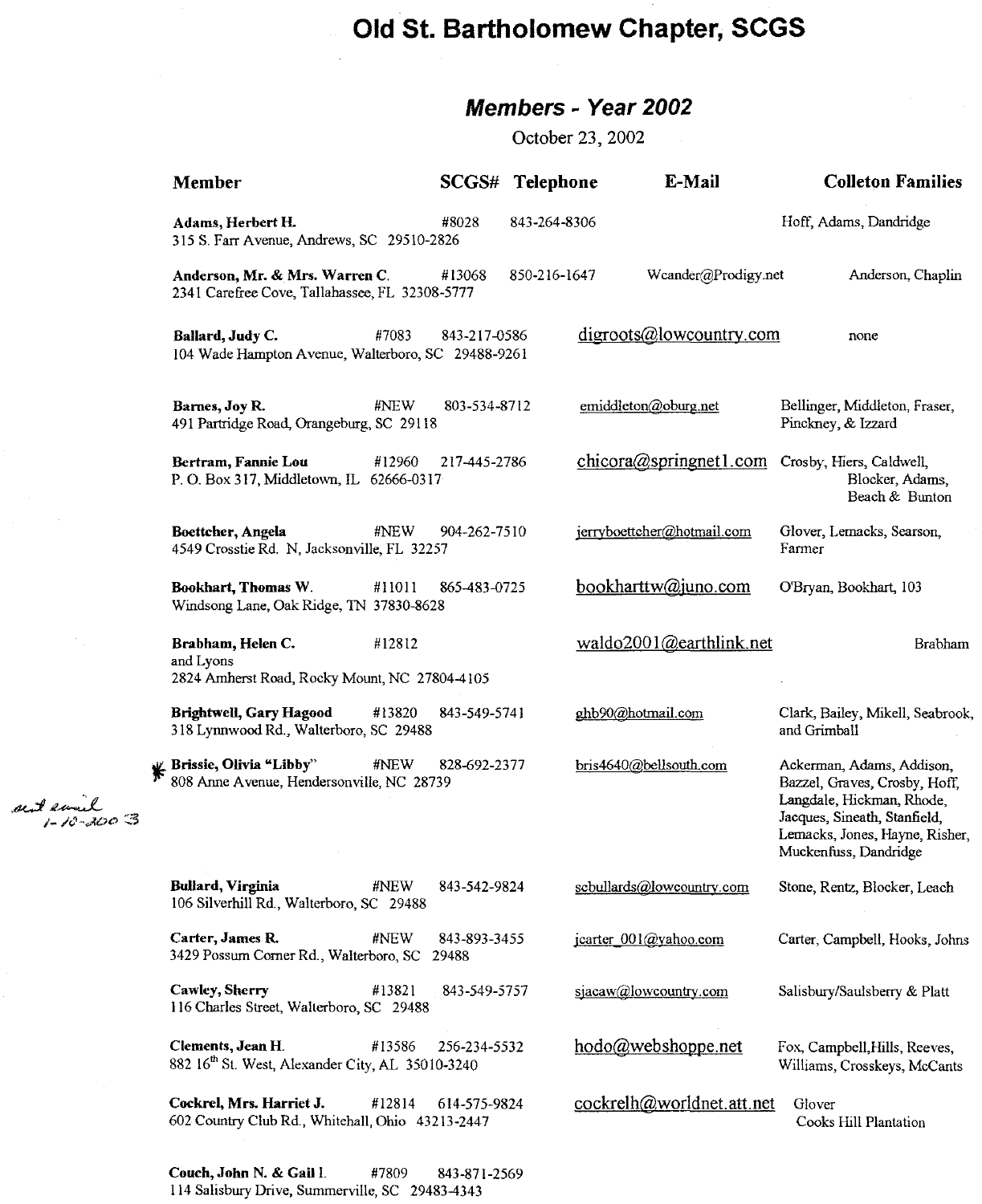| Crosby, Ms. Bernie L.<br>760 Goodman St., Memphis, TN 38111                         | NEW    | 901-324-4019 | chelsea6@prodigy.net                                                                                                                              | Bennett, Crosby, George,<br>Padgett, Smith, Smoak          |
|-------------------------------------------------------------------------------------|--------|--------------|---------------------------------------------------------------------------------------------------------------------------------------------------|------------------------------------------------------------|
| Davis, Jr., E. Austin and Gerry #NEW<br>8 Inwood Plantation Dr., Beaufort, SC 29906 |        | 843-521-1147 | adavisir@islc.net                                                                                                                                 | Davis, Platt, Love, Wolfe                                  |
| Dukes, Dorothy R.<br>462 Timber Bay Dr., Cottageville, SC 29435-3538                | #13587 | 843-835-2106 | rhdukes@lowcountry.com West Ackerman                                                                                                              | Willie Harbiston                                           |
| Eason, Nita G.<br>101 Poplar Lane, Portsmouth, VA 23701                             | #7240  | 757-488-5583 | ngeason@worldnet.att.net                                                                                                                          | Glover, Bellinger,<br>Loper, Hyrne, Rucker                 |
| Elkins, Faye S.<br>1836 Hiers Corner Rd., Walterboro, SC 29488                      | #13822 | 843-538-3262 | fayese@lowcountry.com                                                                                                                             | None in Colleton                                           |
| Everett, Margo W.<br>12302 Renner Road, Keymar, MD 21757                            | #3620  |              | kinseeker2001@hotmail.com                                                                                                                         | Williams, Best,<br>and Griffin                             |
| Folk, James M.<br>4191 New Cut Road, Inman, SC 29349                                | #12125 | 864-472-6409 | jfolk1@juno.com                                                                                                                                   |                                                            |
| Fox, Joyce<br>P. O. Box 222, Cottageville, SC 29435-0222                            | #6341  | 843-835-5403 |                                                                                                                                                   | Fox                                                        |
| Franklin, Bob & Barbara<br>175 Lakeshore Dr., Walterboro, SC 29488-9239             | #13589 | 843-538-7487 | angelswings@lowcountry.com                                                                                                                        |                                                            |
| Fralix, Shelba<br>P. O. Box 113, Sylvan Beach, NY 13157-0113                        | #13588 | 315-762-5138 |                                                                                                                                                   | Fralix, Fisk,<br>Murdaugh, Padgette,<br>Strickland, Carter |
| Frazier, Mary Nell                                                                  | #12961 | 810-629-4647 | mnfrazier@worldnet.att.net<br>5158 Wyndemere Square, Swartz Creek, MI 48473-8894; in winter use: 26315 Atlanta Dr., Bonita Springs, FL 34135-6193 | Stephens, Binnicker,                                       |
| Gordon, Martha N.<br>411 N. Church St., Florence, MS 39073                          | #13347 | 601-845-6074 |                                                                                                                                                   |                                                            |
| Greene, Patricia H.<br>104 Sexton St., Duncan, SC 29334-9765                        | #5157  | 864-439-3136 | greenep@spartanburg.net                                                                                                                           | Benton, Leach                                              |
| Hadwin, Nolan & Ginger<br>P.O. Box 44, Jacksonboro, SC 29452                        | #6342  | 843-893-3533 | ihadwin@lowcountry.com                                                                                                                            | Hadwin, Garvin                                             |
| Harrington, Stephanie F.<br>1606 Teal Marsh Road, Charleston, SC 29412-9505         | #5081  | 843-795-7302 | stephanieharrington@juno.com                                                                                                                      | Grant & Graves                                             |
| Harrison, Dr. Julian R.<br>738 Swanson Avenue, Charleston, SC 29412                 | #3186  | 843-795-1694 | tantilla@worldnet.att.net                                                                                                                         | Harrison, Ramsey,                                          |
| Hill, Cecille<br>2829 Harvard Dr., Charleston, SC 29414-7031                        | #2063  | 843-556-7739 | cecilleh@bellsouth.net                                                                                                                            | Hill, Kinsey, Dodd,<br>Fox, Kizer, Rhode                   |
| Hiott, M. D., David W. Bobbie #12363<br>418 Wichman St., Walterboro, SC 29488-2922  |        | 843-549-2803 | hiott@lightningpro.net                                                                                                                            | Hiott                                                      |
| Hiott, John S.<br>201 Overhill Drive, Walterboro, SC 29488-3636                     | #3420  | 843-549-5363 | ishiott@lowcountry.com                                                                                                                            | Hiott, Beach, and<br>Robertson and more                    |
| Hoose, Linda U.<br>208 Heatherstone Ct., Columbia, SC 29212-0980                    | #13590 | 803-738-3812 | mhoose@sc.rr.com                                                                                                                                  |                                                            |
| Jacques, William R.<br>5474 Mt. Vernon Way, Atlanta, GA 30338-2814                  | #12191 | 770-393-3115 | bjacques@bellsouth.net                                                                                                                            | Jacques, Crosby,<br>Risher, Spell, Hoff,<br>Ulmer          |

------- ------------------------ ------- -----------

.

2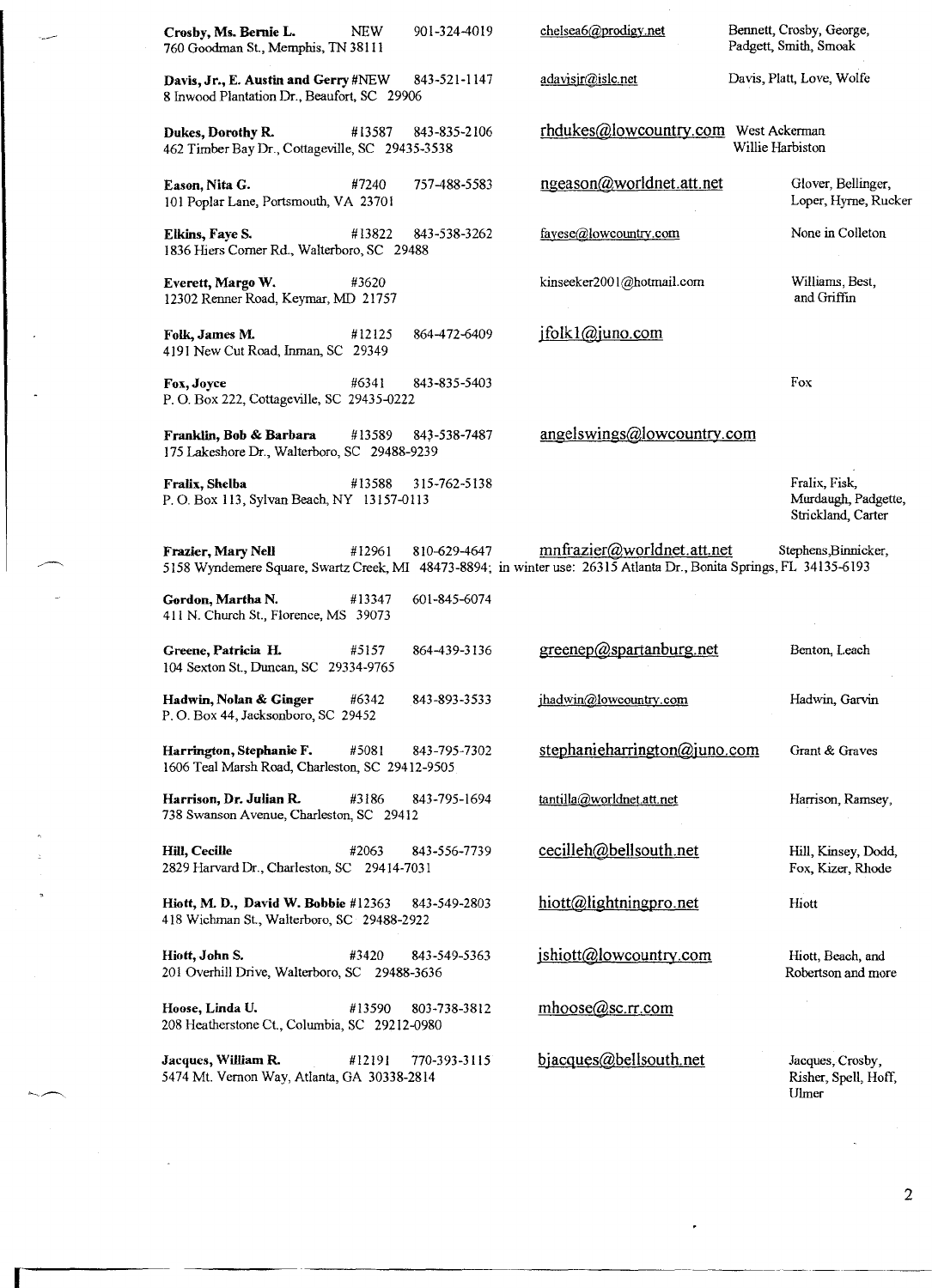| Jones, Foster L. & Maria<br>#11670<br>632 W. Oglethorpe Blvd., Hinesville, GA                                                                             | 912-876-3768<br>31313 - 4424    | FL2MKH@CDS.net                   | Jones, Murdaugh,<br>Varn & Broxton                          |
|-----------------------------------------------------------------------------------------------------------------------------------------------------------|---------------------------------|----------------------------------|-------------------------------------------------------------|
| Kitchens, Bonnie F.<br>#13835<br>202 Mesa Alta, San Antonio, TX 78232                                                                                     | 210-545-4327                    | bkitch0612@satx.rr.com           | Fox, Kinsey, Bennett,<br>Lott, Hiott                        |
| Lane, Calvin G. and Ruth Harrison<br>P. O. Box 607, Round O., SC 29474-0607                                                                               | #3238                           | 843-538-2808                     | Lane, Harrison,<br>Valentine, Crosby &                      |
| Langdon, Barbara R.<br>132 Langdon Road, Aiken, SC 29805-9536                                                                                             | #NEW                            | 803-643-8564<br>LSoCar@aol.com   | None listed                                                 |
| Layne, Deloris DuBois<br>#11671<br>P. O. Box 172, Meldrim, GA 31318-0172                                                                                  | 912-748-4371                    | search072@aol.com                | DuBois, Crosby,<br>Hiott, Huggins,<br>Preacher              |
| #3669<br>Linder, Myrtle K.<br>P. O. Box 43, Smoaks, SC 29481-0043                                                                                         | 843-562-2505                    | jimammy@yahoo.com                | Kinard, Linder<br>Kinsey                                    |
| #10951<br>Litchfield, Jane B.<br>1739 Black Creek Rd., Walterboro, SC 29488-7394                                                                          | 843-844-2044                    |                                  | Bryan                                                       |
| #6345<br>Lucas, Doris                                                                                                                                     | 843-549-7641                    |                                  | Lucas, Maxey, Carter                                        |
| 168 Elmwood St., Walterboro, SC 29488<br><b>Marshall, Ernestine Kinsey</b><br>#13304<br>6007 North 11 <sup>th</sup> St. - #1, Philadelphia, PA 19141-3201 | 215-927-1202                    | MsKinsey@aol.com                 | Kinsey, Lane,                                               |
| Morris, Barbara Byrd<br>124 Magnolia Dr., East Palatka, FL 32131-6818                                                                                     | 904-325-1785<br>#7243           | $b$ morris $@$ gbso.net          | Appleby, Pendarvis,<br>Rumph, Stokes                        |
| #7812<br>Muzii, Marlene<br>4279 Seabreeze Drive, Jacksonville, FL 32250                                                                                   | 904-821-4748                    |                                  | Thompson, Crosby,<br>George, Smith,<br>Herndon, Broakerick  |
| Nettles, Floyd V.<br>#11012<br>260 Nettles Lane, Walterboro, SC 29488-6155<br>Hilton                                                                      | 843-893-3913                    | fknettles@lowcountry.com         | Nettles, Smoak<br>Pye &                                     |
| Padgett, Deanna C.<br>#7244<br>2609 Sheraton Road, Denton, TX 76209                                                                                       | 940-387-9745                    | dondeep@earthlink.net<br>Padgett |                                                             |
| #10750<br>Peeples, J. Keith<br>4 Mockingbird Lane, North Augusta, SC 29841                                                                                |                                 |                                  |                                                             |
| Pellum, Audrey<br>#6347<br>396 Castlebury Road, Walterboro, SC 29488-7250                                                                                 | 843-893-2795                    | pellumforest@lowcountry.com      | Pellum, O'Quinn                                             |
| Platt, Mary Lois B.<br>#6930<br>P. O. Box 534, Roanoke, AL 36274-0534                                                                                     | 334-863-5589                    | treefind@communicomm.com         |                                                             |
| Ramsey, Carolyn R.<br>#6348<br>1975 Jones Swamp Road, Walterboro, SC                                                                                      | 843-538-8321<br>29488-7798      | moe@lowcountry.com               | Beach, Saunders,<br>Ramsey, Ritter,<br>Jones & Blocker      |
| Rentz, Billy<br>P. O. Box 1156, Tavares, FL 32778-1156                                                                                                    | #12962 <del>352-357-446</del> 5 |                                  | Rentz                                                       |
| Roberts, Jackie E. & Evelyn P. #NEW - 2003<br>161 Railway Drive, Dorchester, SC 29437                                                                     | 843-563-3507                    |                                  | Roberts, Lemacks,<br>Avant, Hiott, Fisk                     |
| <b>Scaffe, Rheta Reeves</b><br>#13215<br>1457 Village Road, Charleston, SC 29407-5323                                                                     | 843-766-6574                    | rrscaffe@hotmail.com             | Reeves, Kizer, Fox,<br>Rumph, ,Smoak,<br>Black, Wood, Hiott |
| Sloan, Susan B.<br>#7246<br>131 Dixon Circle, Fayetteville, GA 30215-2257                                                                                 | 770-461-2458                    |                                  |                                                             |
| <b>Smith, Jessie Charleen</b><br><b>NEW</b><br>107 Hope Lane, Rt. 2, Summerville, SC 29483                                                                | 843-688-5689                    | wcscull@berkeleyelectric.net     | Brant, Fisk, Ihly                                           |

3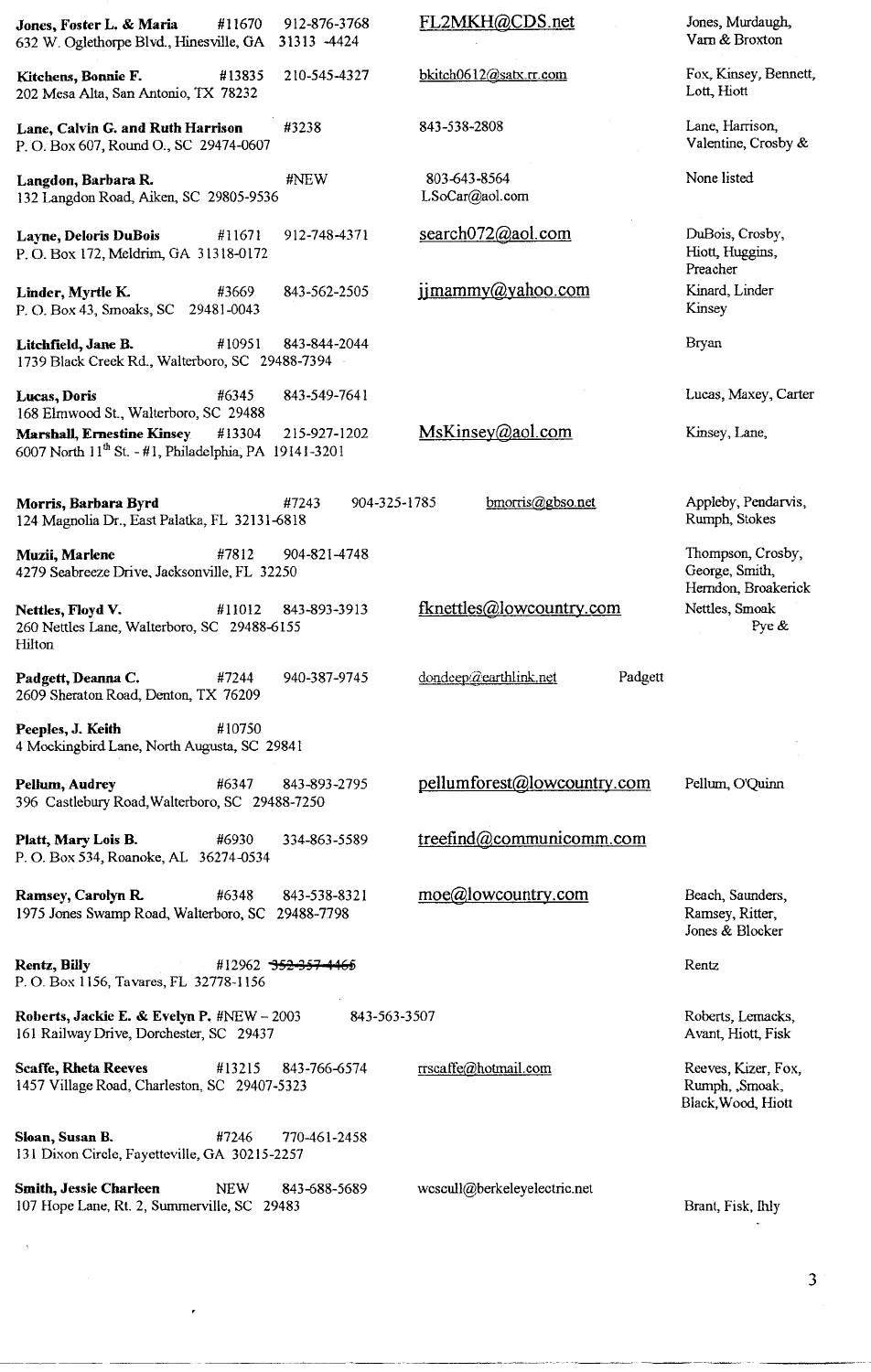| Smith, Marilyn J.<br>#8920<br>1125 Cedar Branch Court, Marietta, GA 30064-4613                  | 770-429-0668    |              | marilyn.smith@ae.gatech.edu | Maxey, Ramsey,<br>Smoak                                   |
|-------------------------------------------------------------------------------------------------|-----------------|--------------|-----------------------------|-----------------------------------------------------------|
| Stanley, Kenneth W.<br>#13836<br>P. O. Box 70, Saulbury, TN 38067                               |                 |              | KEN78267@vahoo.com          | Stanley & Stewart                                         |
| #12193<br>Stets, Robert J.<br>112 Bellinger St., Walterboro, SC 29488-4002                      | 843-549-2195    |              |                             | none                                                      |
| Stoewe, Patricia.<br>#12194<br>907 Lido Circle E, Niceville, FL 32578-4404                      | $(???)897-5075$ |              | happytalk44@earthlink.net   | Warren, Forrester,<br>Lowry                               |
| Syfrett, William A.<br>#8277<br>205 Stark Dr., Walterboro, SC 29488-4629                        | 843-549-7925    |              | wsyfrett@lowcountry.com     | Syfrett                                                   |
| Thomas, Roland Ray<br>#7248<br>3568 Sunrise Road, Smoaks, SC 29481-9317                         | 843-562-2655    |              |                             | Thomas                                                    |
| Toa, Deborah D.<br>#13305<br>106 Oak Circle, Walterboro, SC 29488                               | 843-549-7032    |              | losahina@yahoo.com          | Dopson                                                    |
| Travis, Lorna L.<br>#7815<br>P. O. Box 877, Oak Hill, FL 32759                                  | 904-345-0012    |              | ltravis685@aol.com          |                                                           |
| Turbeville, John E.<br>#8218<br>P. O. Box 1743, Walterboro, SC 28488-1743                       | 843-549-1861    |              | jet@lowcountry.com          | none                                                      |
| Ulmer, Lawrence H. & Marsha L. #7816 803-788-0538<br>2917 Woodway Lane, Columbia, SC 29223-2039 |                 |              | lhulmer@sc.rr.com           | Everybody!                                                |
| Warren, Michael F. & Shelley C.<br>766 Clearview Drive, Charleston, SC 29412-4509               | #10490          | 843-762-4752 | NOZIT1@aol.com              | Warren, Crocker                                           |
| White, William A. and Rosalyn D.<br>469 Carolina Circle, Walterboro, SC 29488-9253              | #6351           | 843-538-5774 | roswhite@lowcountry.com     | White, Dopson<br>Marvin, White                            |
| Williams, Carole D.<br>691 Albion Drive, San Jose, CA 95136-1908                                | #10496          | 408-265-2242 | carole3@aol.com             | Pellum, Hill,<br>Addison, Lemacks,<br>Myrick, Jones, etc. |
| Williams, Judy C.<br>3623 Traveler Lane, Columbia, SC 29209-3462                                | #7818           | 803-776-8909 |                             | Crosby, Langdale,<br>Drawdy, Nettles,<br>Smoak            |
| Williams, Robert Joseph<br>14 Carolyn Drive, Beaufort, SC 29902-1406                            | #12053          | 843-524-4919 | robinil@hargray.com         | Williams, Fontaine,<br>Risher, Black                      |
| Wilson, Leona<br>30866 Ramey Road, Sedalia, MO 65301-9129                                       | #10016          | 660-826-6356 | bwwilson@iland.net          | Simmons, Bailey,<br>Colson                                |

**PLEASE SEND ANY ADDITIONS OR CORRECTIONS TO: JUDY BALLARD - digroots@lowcountry.com**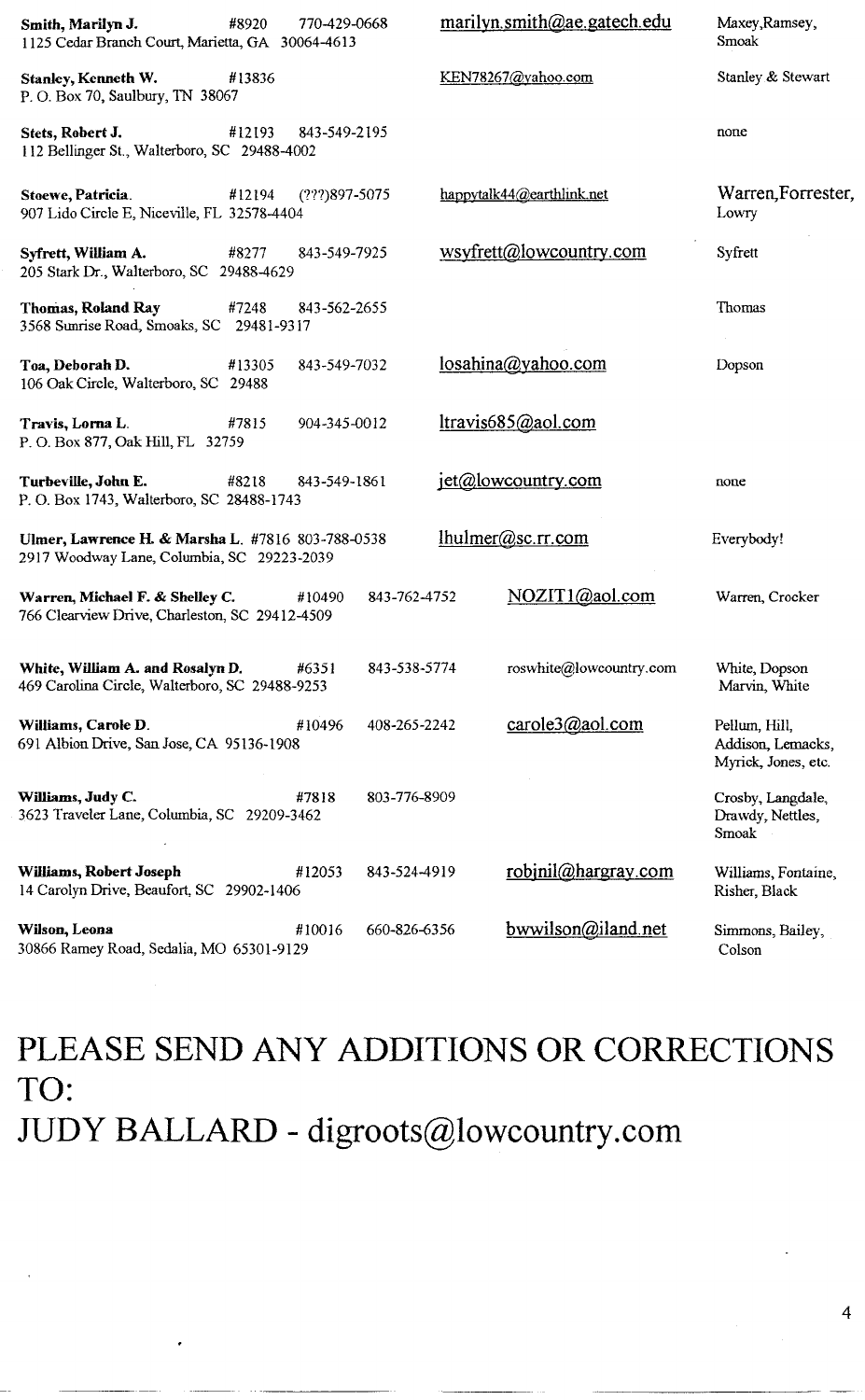#### OLD ST. BARTHOLOMEW CHAPTER OF THE SOUTH CAROLINA GENEALOGICAL SOCIETY

|                                                                                                                           | <b>MEMBERSHIP APPLICATION/RENEWAL</b>                                                                                                                                                                                                                                                                                                                                                                                                                                                     |
|---------------------------------------------------------------------------------------------------------------------------|-------------------------------------------------------------------------------------------------------------------------------------------------------------------------------------------------------------------------------------------------------------------------------------------------------------------------------------------------------------------------------------------------------------------------------------------------------------------------------------------|
|                                                                                                                           |                                                                                                                                                                                                                                                                                                                                                                                                                                                                                           |
|                                                                                                                           | ADDRESS PHONE( )                                                                                                                                                                                                                                                                                                                                                                                                                                                                          |
|                                                                                                                           | CITY STATE ZIP                                                                                                                                                                                                                                                                                                                                                                                                                                                                            |
|                                                                                                                           | EMAIL ADDRESS:                                                                                                                                                                                                                                                                                                                                                                                                                                                                            |
| <b>Type of Membership</b><br>$( )$ \$20 Individual                                                                        | Other Member Name (If Family Membership)                                                                                                                                                                                                                                                                                                                                                                                                                                                  |
| $( )$ \$25 Family                                                                                                         |                                                                                                                                                                                                                                                                                                                                                                                                                                                                                           |
| $( )$ \$15 Associate                                                                                                      | Are you currently a member of another chapter of<br>The South Carolina Genealogical Society?<br>YES() NO()                                                                                                                                                                                                                                                                                                                                                                                |
|                                                                                                                           | Primary Chapter Name<br>Membership No. (On label of "Carolina Herald"                                                                                                                                                                                                                                                                                                                                                                                                                     |
| Silver Sponsorship                                                                                                        | such as books, periodicals, CD Roms, Microfilm, Microfiche, equipment and other necessary supplies to enhance<br>and improve our Archives and develop our Genealogy Research Center. Because we view anyone who<br>demonstrates a willingness to help our Chapter realize our goals as a winner and a Champion for our cause, we have<br>developed the following gift giving levels:<br>Donor Amount \$<br>Bronze Sponsorship \$1.00 - \$249.00<br>Donor Amount \$<br>\$250.00 - \$499.00 |
| Gold Sponsorship                                                                                                          | Donor Amount \$<br>Over \$500.00                                                                                                                                                                                                                                                                                                                                                                                                                                                          |
| <b>Surname Research</b>                                                                                                   |                                                                                                                                                                                                                                                                                                                                                                                                                                                                                           |
| <b>NAME</b>                                                                                                               | COUNTIES, STATES, OR COUNTRIES                                                                                                                                                                                                                                                                                                                                                                                                                                                            |
|                                                                                                                           | Use the back of this sheet for additional surnames if needed.                                                                                                                                                                                                                                                                                                                                                                                                                             |
| Mail Application/Renewal and check to:<br>Old St. Bartholomew Chapter, SCGS<br>Attn: JudyBallard<br>104 Wade Hampton Ave. | Make check payable to:<br>Old St. Bartholomew Chapter, SCGS or "OSBC"                                                                                                                                                                                                                                                                                                                                                                                                                     |

Walterboro, SC 29488-9261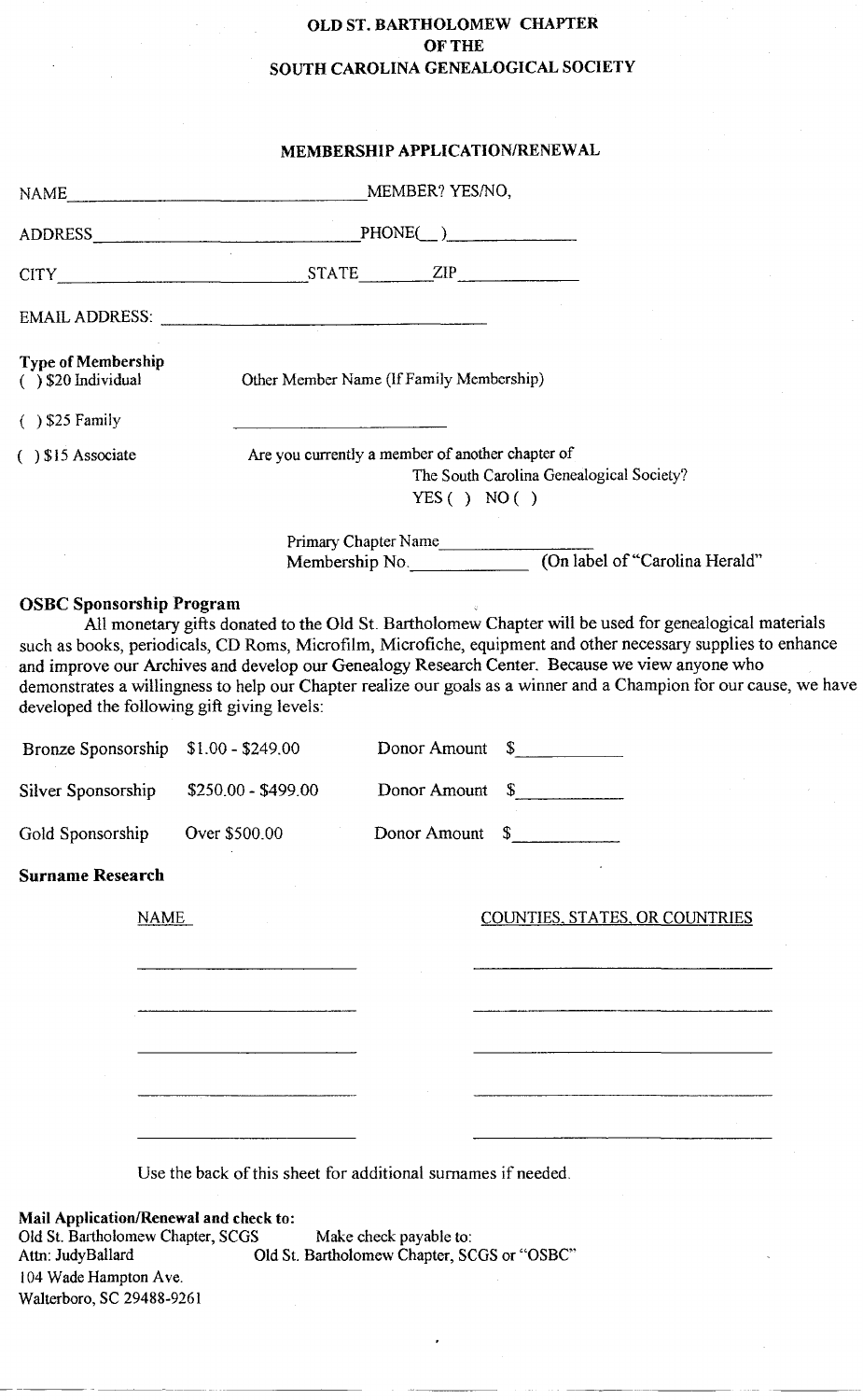The Rice Planter is the quarterly publication of the Old St. Bartholomew Chapter, SCGS. Queries and items for the publication should be sent to: The Rice Platter, c/o Barbara Franklin, Editor 175 Lakeshore Drive, Walterboro, SC 29488 or email to Barbara or Bob Franklin @ angelswings@lowcountry.com, Members and non-members are encouraged to submit records and articles that would be of general interest to Colleton County residents. All other correspondence, except dues, should be addressed to Old St. Bartholomew Chapter SCGS, John Turbeville, President, P.o. Box 1743, Walterboro, SC 29488-9261.

Monthly meetings are now being held on the second Sunday afternoon of each month at 3 PM at Church of Jesus Christ of Latter Day Saints, 1035 Dandridge Road, Walterboro, SC (except during the months of July and August). Dues are \$12 for an individual membership and \$18 for family membership. Dues should be mailed to Judy C. Ballard, Treasurer, 104 Wade Hampton Avenue, Walterboro, SC 29488-9261, .,

## Officers for 2002

| Vice PresidentJohn Hiott           |  |
|------------------------------------|--|
| SecretaryDoris Lucas               |  |
| TreasurerJudy Ballard              |  |
| Archivist & HistorianRosalyn White |  |
| Chapter RepresentativeLarry Ulmer  |  |
| NewsletterBarbara Franklin, Editor |  |
|                                    |  |